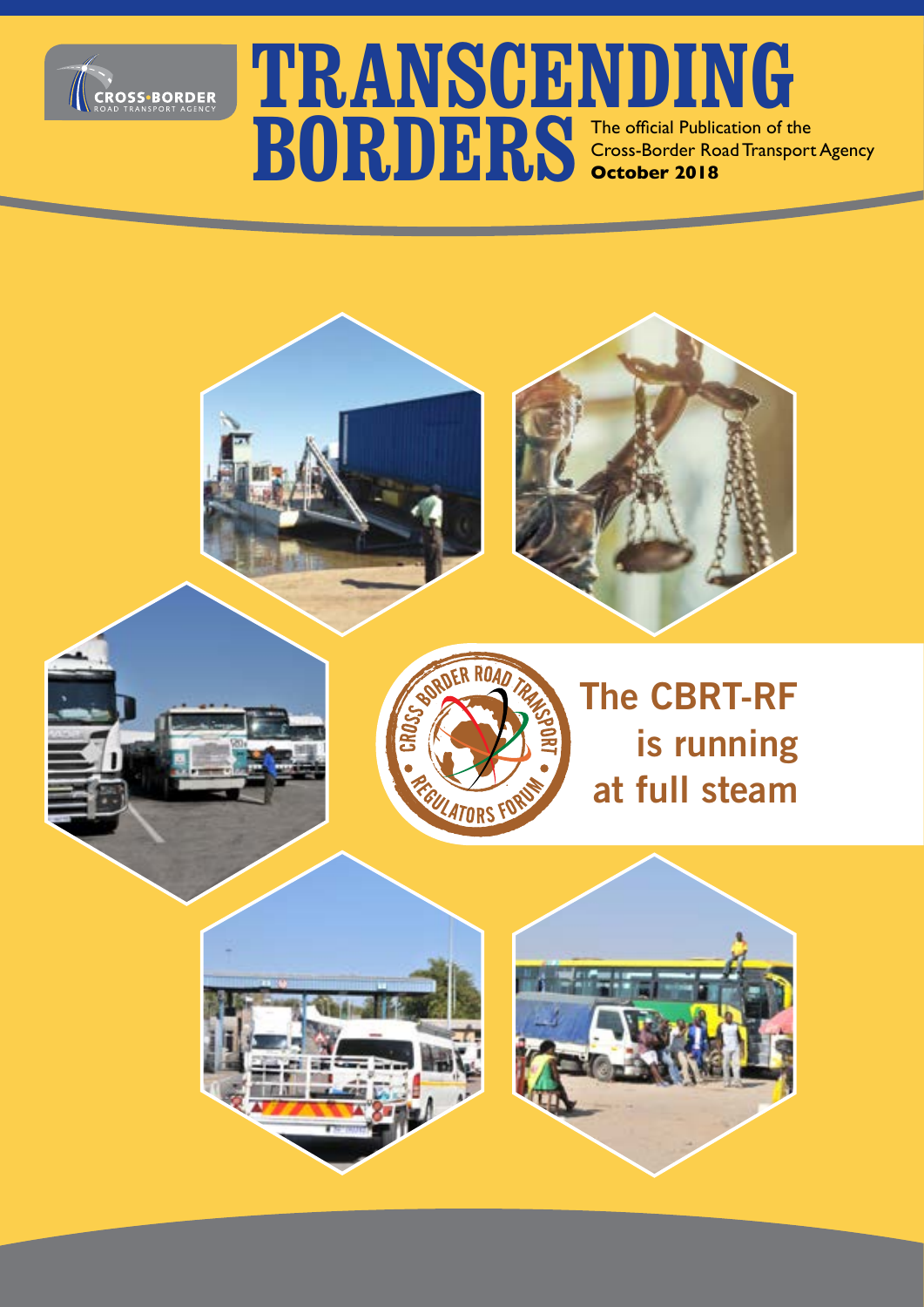### **CONTENTS**



# CONTENTS

| The construction of an international |  |
|--------------------------------------|--|
|                                      |  |
|                                      |  |
|                                      |  |
|                                      |  |
|                                      |  |
|                                      |  |
|                                      |  |







### **VISION**

The champion of free-flowing Inter-State operations.

### **MISSION**

We spearhead the unimpeded flow of Inter-State operations thereby facilitating sustainable social and economic development.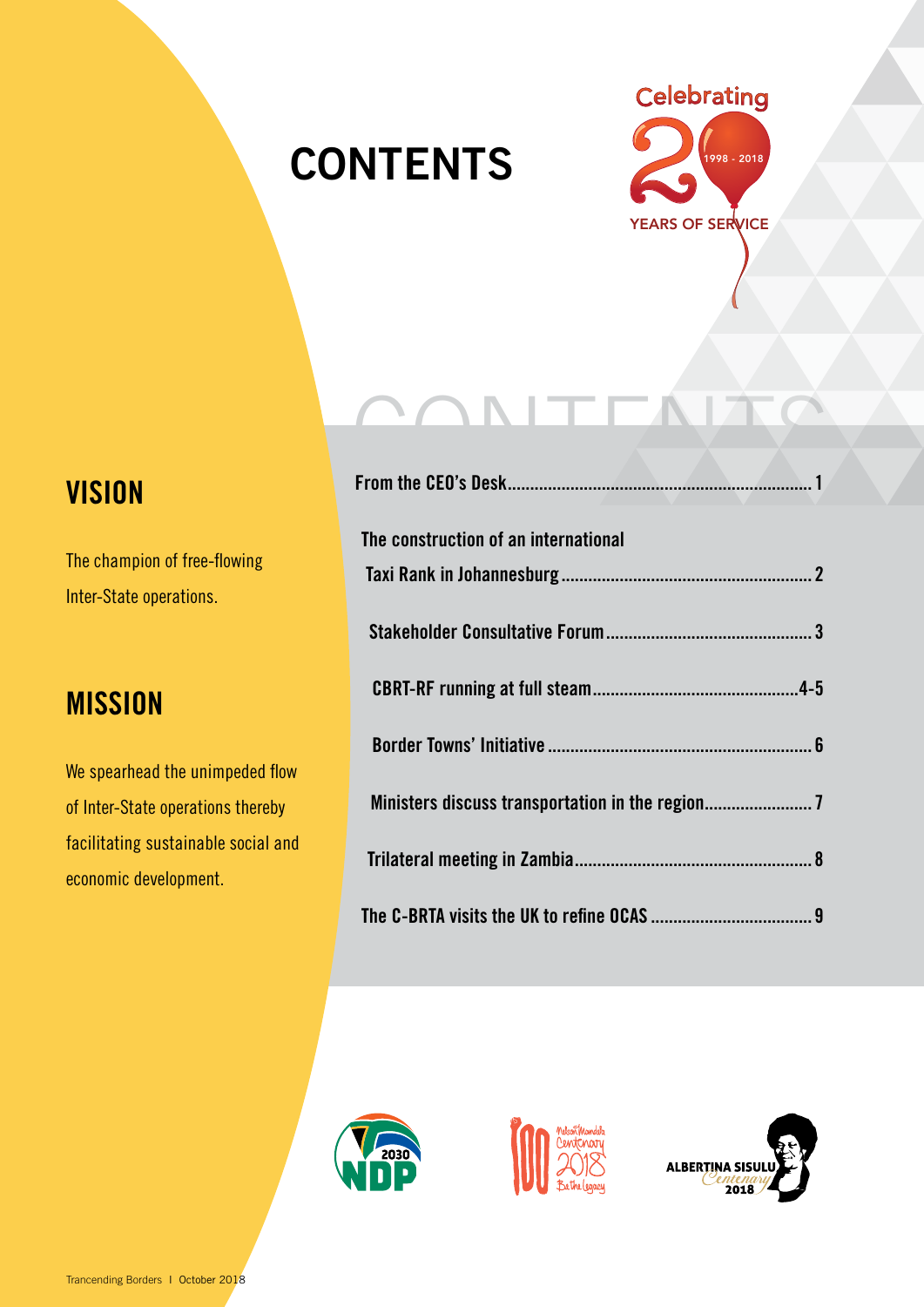### FROM THE **CEO'S DESK**

#### **Dear Readers,**

**Allow me to welcome you to this instalment of our external publication, Transcending Borders. This publication serves as a tool through which the Cross-Border Road** publication, Transcending Borders. This publication serves as a tool through which the Cross-Border Road Transport Agency (C-BRTA) updates industry stakeholders about critical industry issues and what has been on our radar as the Agency as far as our work as a regulator is concerned.

We are releasing this publication at a time that South Africa celebrated October Transport Month which is an annual campaign championed by the National Department of Transport and its Entities to profile and highlight the role of transport in uplifting our economy. Likewise, all stakeholders in the transport industry are expected to showcase key activities in their area of work as a way of putting the transport industry on the map. As the C-BRTA, we have been hard at work engaging various stakeholders in our effort to eliminate the cross-border road transport operators' challenges to ensure the smooth flow of passengers and goods across the borders.

As a regulator, our work of creating a viable environment for efficient cross-border road transport operations relies on extensive stakeholder engagements. The nature of the crossborder business involves multi-stakeholders in, and, between countries and this is precisely why the bulk of our work is heavily reliant on stakeholder engagements.

This year marks an important milestone for the C-BRTA because we are celebrating 20 years. What makes it extra special is the fact that we are celebrating the first 20-year milestone at the time that South Africa is also celebrating the centenary of the former State President, Nelson Mandela and the struggle stalwart, Albertina Sisulu whose selfless contribution to the struggle against apartheid brought us the freedom that we all enjoy today.

It gives us great pleasure as the C-BRTA that our first 20 year milestone coincides with our Government's national campaign to celebrate the life and times of our heroes and heroines who would have turned 100 years this year if they were still alive. This perfect coincidence is what we will cherish as we enter a new era in our organisational life. This places a challenge on us to double our efforts and continue to work hard in creating an efficient cross-border road transport industry.

In this issue, we have covered a variety of events and activities that our Agency as well as other industry partners have been busy with as part of our collective mandate of spearheading social and economic development through facilitating unimpeded cross-border road transport movements in Africa. Most of the articles in this issue depict this work and are meant to serve as an update to all industry partners about what we have been busy with over the past few months.

Some of the stories contained in the publication include, the progress made by the Cross Border Road Transport Regulators' Forum since its launch in March 2018, our multilateral meetings with other SADC countries and the recent SADC Ministers meeting which was held in Namibia.

Anyway, please page through to find out what other stories are included in this edition. Please enjoy the read!

Regards,

#### **Sipho Khumalo**

CEO: Cross-Border Road Transport Agency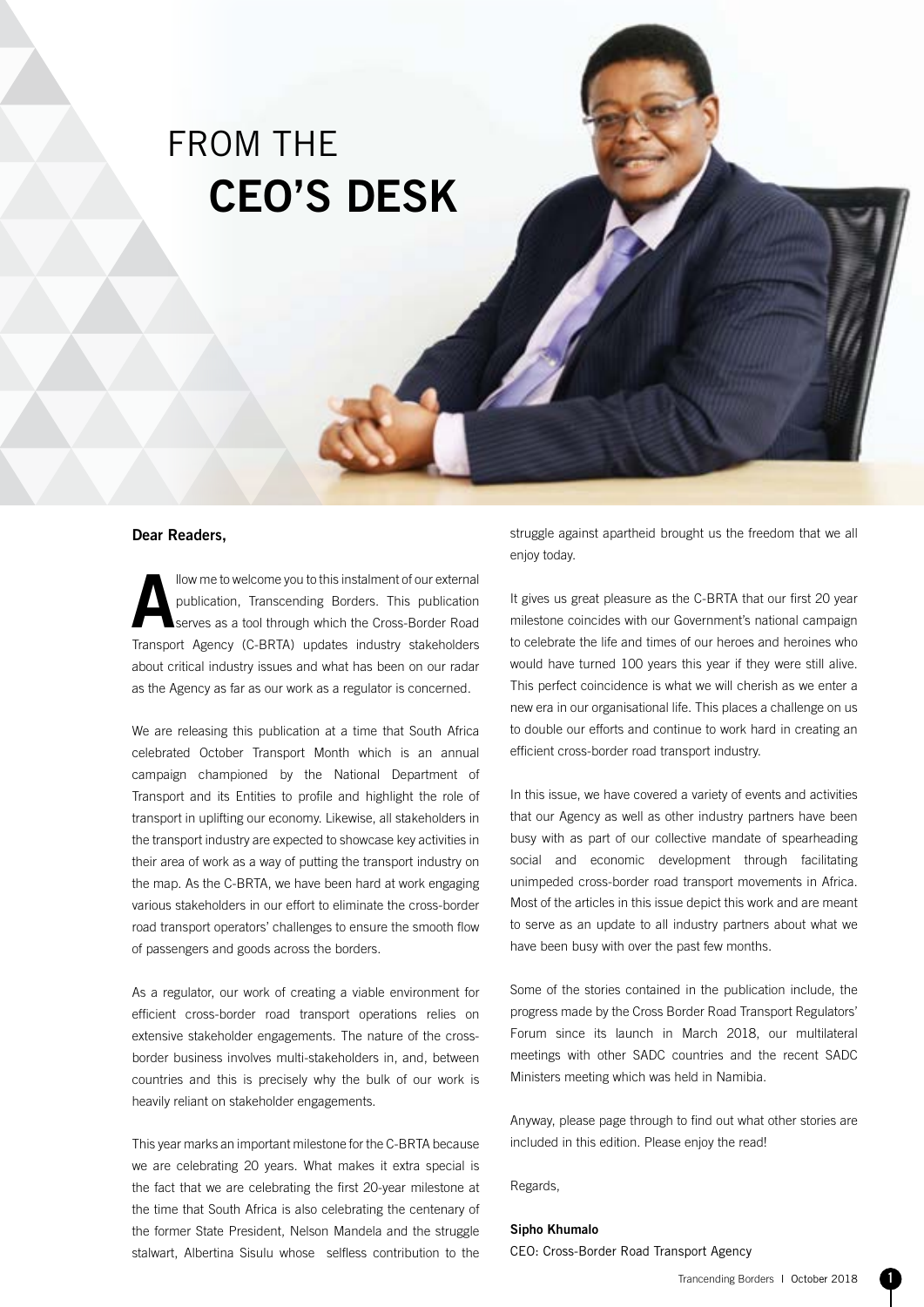### **A state of the art ranking facility to bring relief to passengers & operators**

**Plans are well under way to construct the premier and high quality one-stop long distance** construct the premier and high and cross-border ranking facility for buses and taxis in Johannesburg. The 55 000 square metre complex which is to be named the Johannesburg International Transport Interchange (JITI) is situated between Harrison and Simmonds streets in downtown Johannesburg.

Johannesburg is a major point of origin and destination for commuters from South Africa and the Southern African countries and this makes cross-border transportation an important contributor to the movement of passengers in the region. Given this, there is need to provide ranking facilities which can accommodate the demand for crossborder passenger transportation.

It is for this reason that the construction of the facility comes as a relief to the cross-border road transport industry, especially the taxi and bus operators as it provides a world class ranking platform with modern amenities and ample space to accommodate both taxi and bus operations.

The current plans for the facility indicate that it will cater for all cross-border taxis, all inter-provincial taxis and all crossborder buses. The construction of the interchange will help the South African government to address many challenges that were faced by the operators and passengers.

It is envisaged that this rank will help the city, operators and passengers with the following:

- Provision of quality, safe and accessible ranks including storage, ablution facilities, booking offices and adequate lighting etc;
- Eliminating on-street ranking for



long distance and cross-border services;

- Providing information to commuters on ranks and pick-up points for the majority of destinations; and
- Ensuring secure, off-street holding facilities for mini bus taxis and buses exist.

The City of Johannesburg is playing a leading role in the establishment of JITI and is working jointly with other role players in the transport industry to provide quality services to the operators and commuters. This will, among others, ensure safety and provide information to passengers, provide adequate and accessible ranking space as well as make it easier for regulators such as the C-BRTA to regulate the cross border road transport industry.

The CEO of the C-BRTA, Sipho Khumalo indicated that the C-BRTA is pleased

that the government of South Africa has taken steps to provide a one-stop long distance and cross-border ranking facility because this will eliminate the myriad of challenges faced by the cross-border road transport industry. He further said that these include the issue of inadequate ranking facilities in Johannesburg which in some instances result in the opening of illegal ranks which make it difficult for institutions such the C-BRTA to regulate and enforce the law.

"The construction of this transport interchange in Johannesburg is a great step in the right direction. As the C-BRTA, we are delighted that the cross-border road transport industry, with specific reference to passenger transport, is making great strides in an effort to ensure improved and seamless cross-border movements."

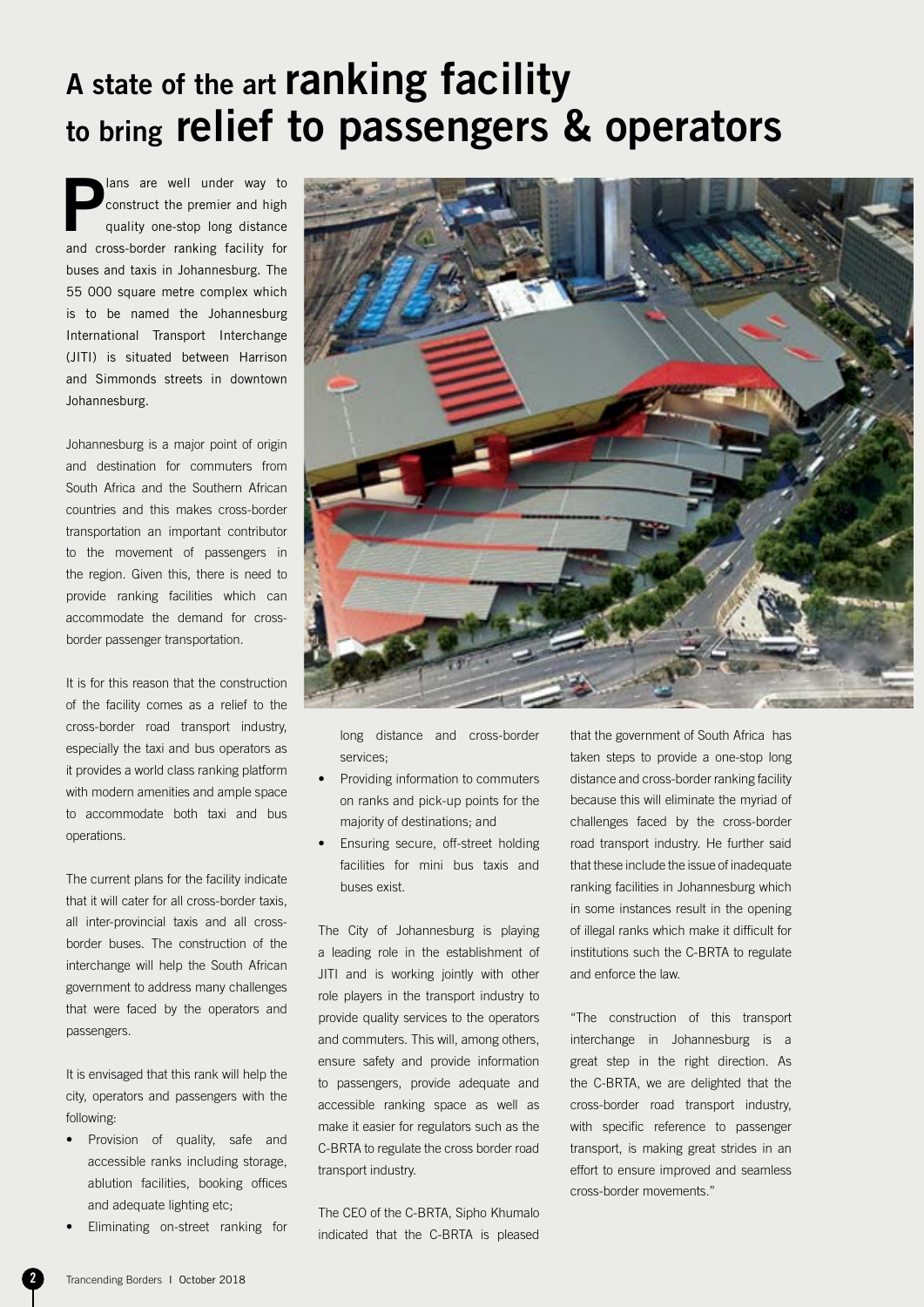### **The C-BRTA hosts a Consultative Forum**



n 12 September 2018, the Cross-Border Road<br>Transport Agency (C-BRTA) hosted a national<br>stakeholder consultative forum in Pretoria. The<br>purpose of the forum was to afford the C-BRTA,<br>government denartments and entities as w Transport Agency (C-BRTA) hosted a national stakeholder consultative forum in Pretoria. The purpose of the forum was to afford the C-BRTA, government departments and entities as well as municipalities in the country an opportunity to discuss domestic challenges that affect the cross-border road transport operations.

The forum was launched in 2014 and to date, five sessions have been held and these have mainly attracted the participation of representatives from different government institutions allowing them to discuss various issues affecting the industry. The Cross-Border Act 4 of 1998, as amended, stipulates under Part 7, section 36 the need for the establishment of appropriate consultative stakeholder forums. Therefore part of the role of the forum is to establish, formalise and maintain relations with various stakeholders in order for the C-BRTA to deliver successfully on its mandate. The forum also aims to further serve as a structure to advise the Agency on cross-border related matters.

Through the forum, the intention is to improve the flow of cross-border road transport from South Africa into and within the SADC region thereby contributing to economic growth not only in South Africa but in the rest of the region. The forums also focus on industry education, promoting stakeholder democracy, shaping a strategic multi-stakeholder influence in order to improve efficiencies in cross-border road transport space to promote seamless cross-border road transport.

The C-BRTA will continue engaging various stakeholders as part of the national stakeholder consultative forums to in an effort to resolve issues that hamper smooth cross-border road transport operations. The date of future forums will be communicated to relevant stakeholders in due cause.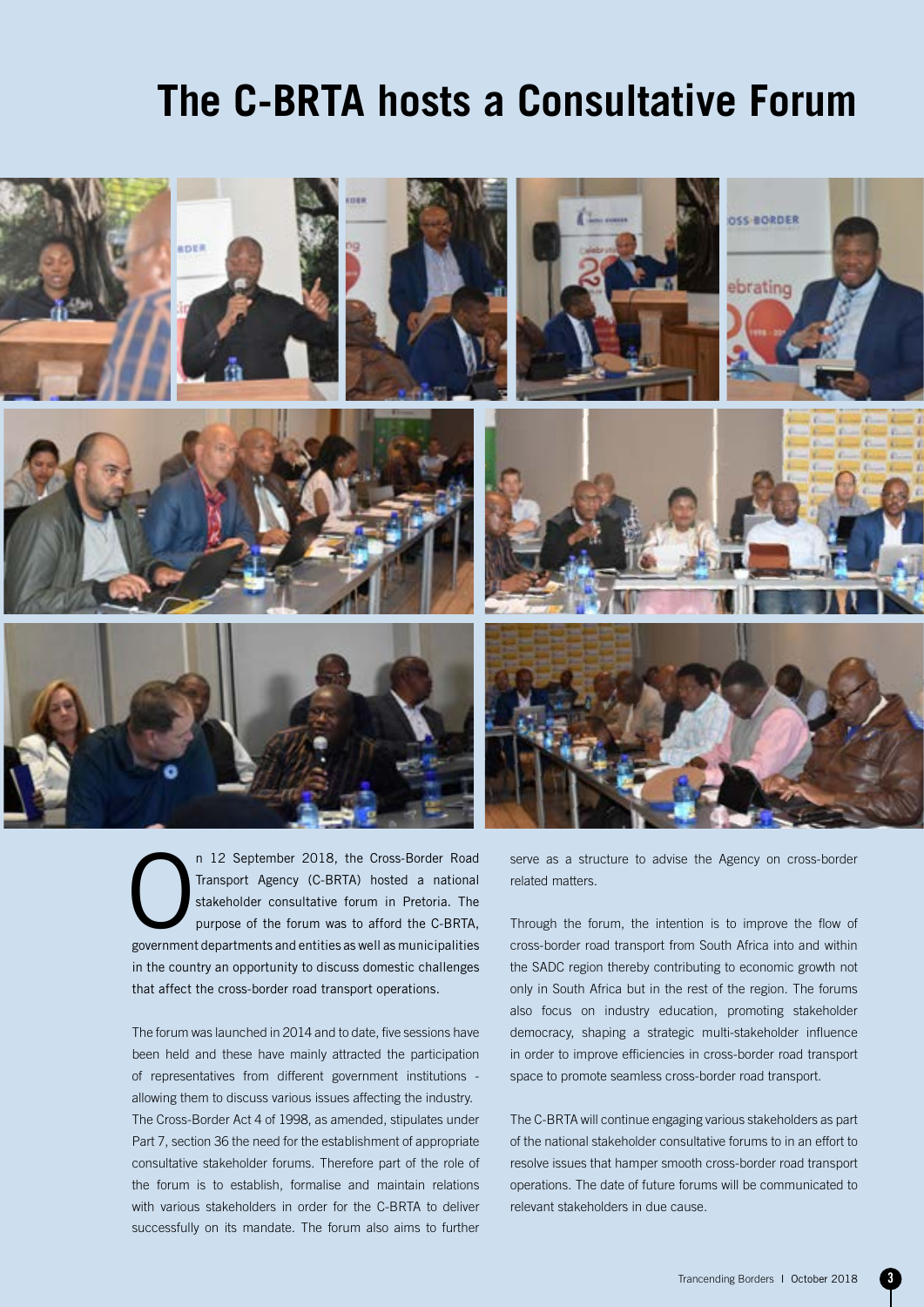## **The CBRT-RF** is running at full steam

**T** he Cross-Border Road Transport Regulators' Forum (CBRT-RF) recently presented its report to the committee of Ministers responsible for Transport and Meteorology in the Southern African Development Community (SADC) which was held in Namibia from 24 to 28 September.

This gathering presented an opportunity for the CBRT-RF to present progress on its work since it was established during the meeting convened by the regulatory authorities from mainland SADC member states in October 2017 in Pretoria. The purpose for this gathering was mainly to review Chapters 5 and 6 SADC Protocol on Transport, Communications and Meteorology which deals with road transport and traffic provisions in the region.

Among the key issues for discussion at this workshop was the disruption to cross-border road transport operations and transit movements arising from different and inconsistent domestic laws, regulations and standards and systems across the region. As a way to drive the harmonisation agenda in the region, the workshop recommended the establishment of a Cross-Border Road Transport Regulators Forum (CBRT-RF) which would be made up of cross-border road transport regulatory agencies and/or government departments performing such regulatory functions in their respective countries.

Following this inaugural meeting the CBRTRF met a number of times to develop the terms of reference and the strategy to guide its work. To this effect the scope of work of the CBRT-RF is primarily to champion the harmonisation of the road transport and traffic provisions as stated in Chapters 5 and 6 of the Protocol on Transport, Communications and Meteorology. Towards this goal, the CBRT-RF will use the Tripartite Transport and Transit Facilitation Programme (TTTFP) as a platform to implement the Protocol with a view to develop and implement harmonised road transport policies, laws, regulations, procedures and standards for efficient cross-border road transport and transit networks, transport and logistics services, systems and procedures in the Tripartite region.

It is envisaged that by doing this work, the CBRT-RF will help the entire SADC region to move with speed towards ensuring efficient transportation of passengers and good, thereby improving trade and ultimately ensure economic development in the region.

The SADC Ministers noted the Cross-Border Transport Regulators Forum (CBRT-RF) Strategy, Action Plan and the work that has been done thus far. The forum was encouraged to champion its work which include, amongst others, seeking to identify and mitigate causes to Africa's triple challenges, namely the poor intra-continental transport system performance, poor intra-Africa trade and stagnant industrialisation. By this, the forum was given the stamp of approval to continue doing its work by the committee of SADC Ministers responsible for Transport and Meteorology.

#### **Objectives of the forum**

To this effect, the objectives of the forum are to;

- Maximise the road transport sector's contribution to the region's social and economic performance and growth;
- Harmonise the development and application of crossborder road transport policies, laws, regulations, standards and systems in furtherance of social and economic development;
- Engage in research and development activities in support of monitoring and evaluation; and
- Provide a platform for policy formulation, information and knowledge sharing and advocacy on road transport policy and regulatory issues concerning cross-border road transport sector.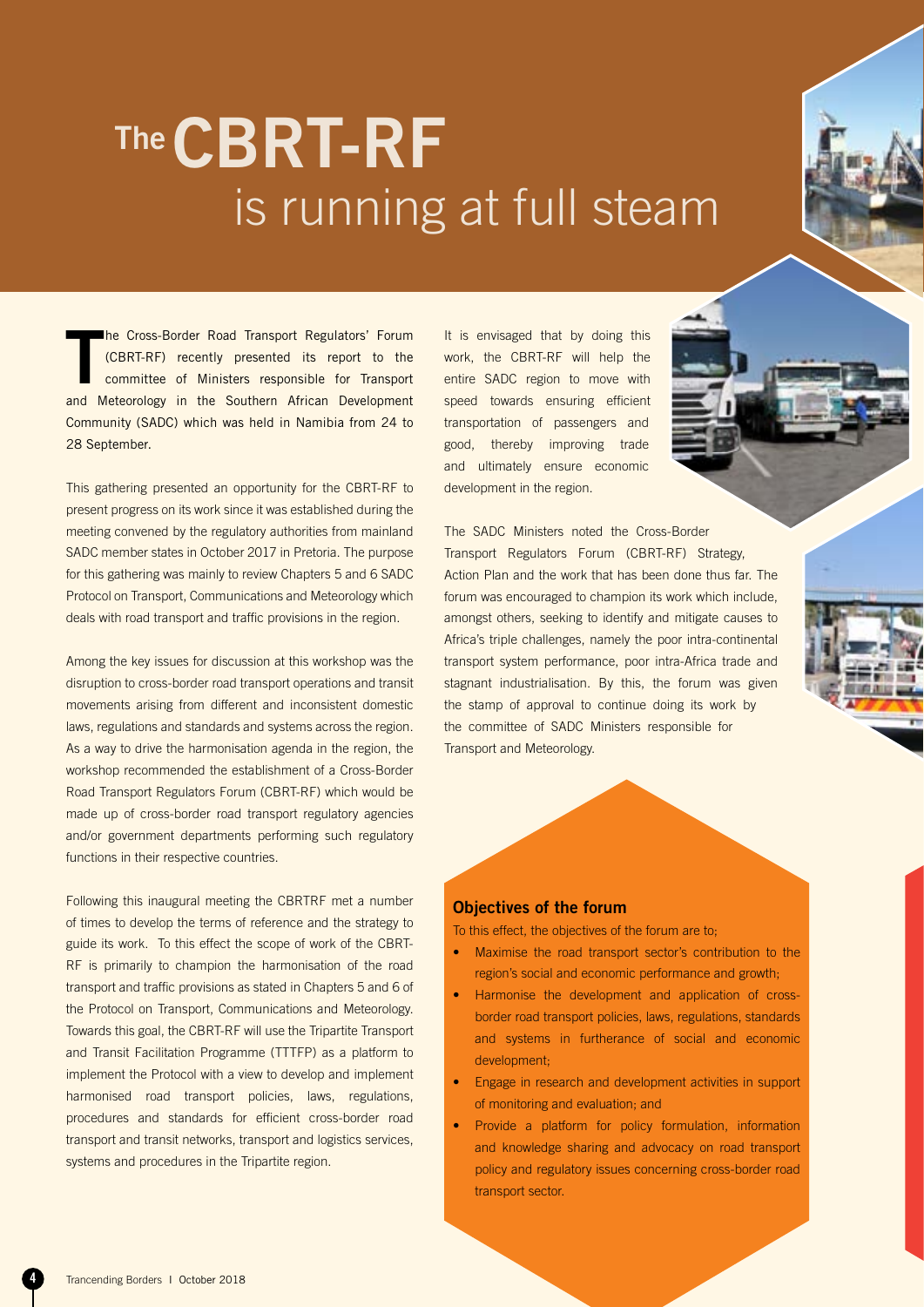



It is envisaged that by doing this work, the CBRT-RF will help the *entire SADC region to move with speed towards ensuring efficient transportation of passengers and good, thereby improving trade and ultimately ensure economic development in the region.* 



#### **The scope of the CBRT-RF**

- Concluding standardized multilateral agreements based on the principles of non-discrimination, reciprocity and extra-territorial jurisdiction. This will be pursued through the Multilateral Cross-Border Road Transport Agreement (MCBRTA).
- Creation harmonised system of third party insurance in the region as provided in the MCBRTA.
- Developing of compatible national road traffic information systems in support of the administration and enforcement of national and the regional road traffic and road traffic quality systems. This will pursued through the Tripartite Transport Registers and Information Platform and System as provided in the MCBRTA.
- Implementing harmonised vehicle regulations and standards such as dimensions and equipment standards, testing stations and procedures, transportation of abnormal loads and dangerous goods, and training and licensing of commercial drivers as provided in the MCBRTA.

#### **Since its launch in March 2018, the CBRT-RF has registered the following progress and achievements:**

- Adoption of the Terms of Reference covering the objectives, functions, membership, governance, roles and responsibilities, meeting procedures, and reporting.
- Adoption of the Strategy including the Long Term Action Plan and the Annual Work Plan. The strategy includes the development of the Linking Africa Plan as one of the long term interventions to implement the strategy. The Linking Africa Plan (the LAP) is aimed at providing interventions toward addressing trade and transport challenges, unlocking Africa's economic growth and development; improving regional competitiveness, and enhancing intra-Africa trade and industrialisation in the continent.

The LAP has the following objectives:

- Identify causes to Africa's triple challenges of poor intracontinental transport system performance, poor intra-Africa trade and low industrialisation levels;
- Propose, prioritise and design a framework for implementation of interventions that respond to the identified causes;
- Develop a Plan that includes proposed interventions and reforms with a view to enhance coordinated implementation;
- Harnessing, integrating and synergising programmes with objectives aligned to LAP in order to optimise resources and impact; and
- Build consensus and obtain support from stakeholders on the Action Plan that will lead to implementation of the proposed interventions and action plans.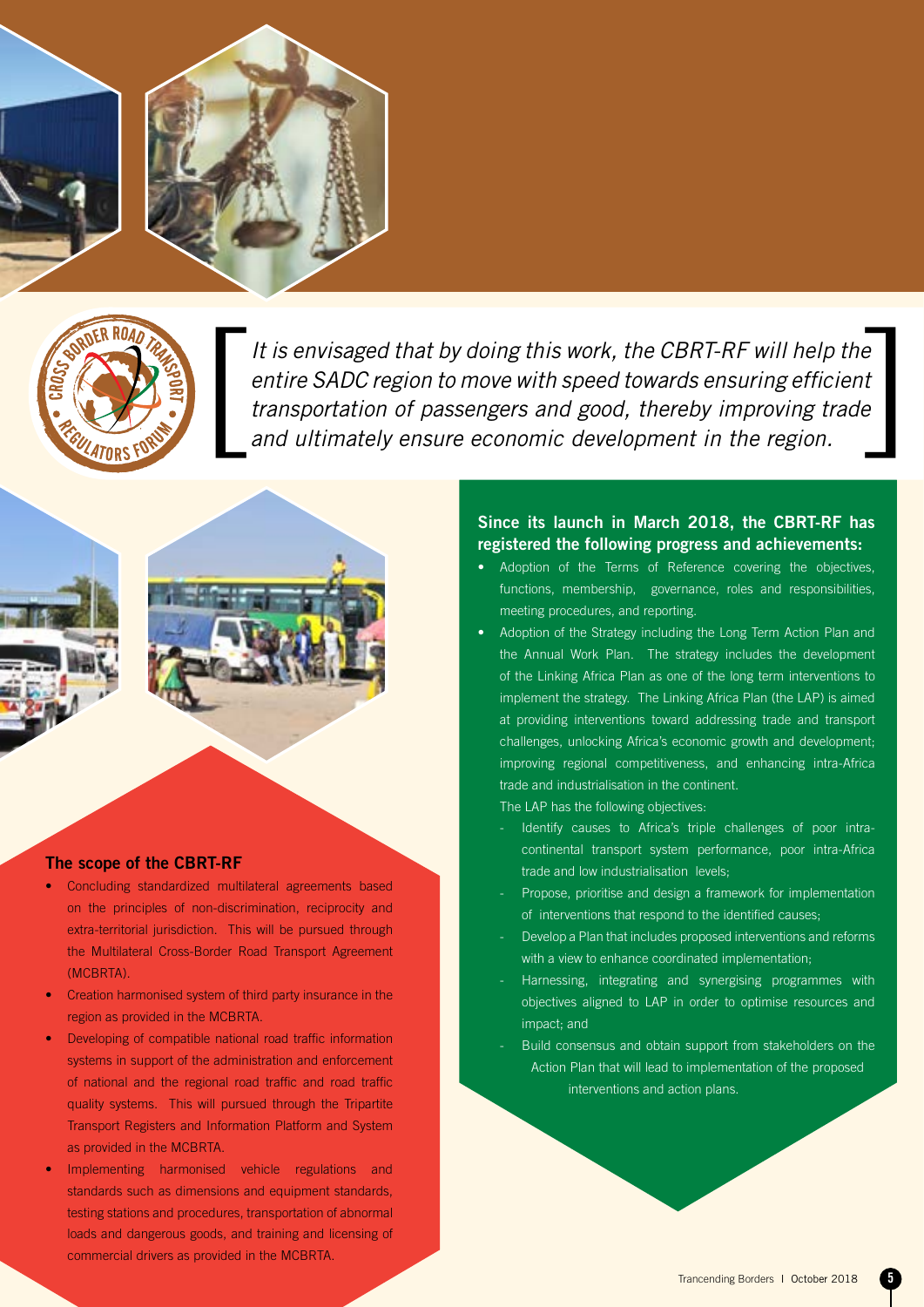## **Driving change in South Africa's Border Towns**



**THE CRISE-Border Reference is well on its way<br>
Initiative as the<br>
towards local econ<br>
South Africa's border towns.** he Cross-Border Road Transport Agency (C-BRTA) is well on its way to implement the Border Town Initiative as the Agency's way of contributing towards local economic development in various

As a regulator of the cross-border road transport industry, the Agency has a mandate to drive industry development by spearheading social and economic development within the Southern African Development Community (SADC) through facilitation of unimpeded cross-border road transport movements. In order to live up to this mission, the Agency has identified the border town initiative as a key instrument which will enable the C-BRTA to drive meaningful change in various border towns and in the cross-border road transport industry as whole. To this effect, the Border Town Initiative rests on creating mutually beneficial relationships between the C-BRTA and municipalities responsible for border towns as well as border towns and the surrounding villages. With this approach, the Agency is able to identify initiatives which are unique to specific towns with the aim to device specific interventions to drive economic development in the identified border towns.

For instance, at the heart of the relationship between the Agency and the aforementioned stakeholders is the need to identify local economic development initiatives unique to specific towns.

Through these relationships, the Agency aims to:

- Make inputs into the Integrated Development Plans (IDP) of the municipalities;
- Create strategic partnerships with appropriate local authorities;
- Assist the border towns to take advantage of existing opportunities as result of cross-border road transport movement spin-offs;
- Transforming the cross-border industry to ensure participation of the target groups; and
- Frequently supplying the border towns with market intelligence to assist these municipalities with planning, prioritising and decision making.

So far, the Agency has identified the following border towns Beitbridge, Oshoek, Lebombo and Skilpadhek which fall under Musina Local Municipality, Chief Albert Luthuli Local Municipality, Nkomazi Local Municipality and Ramotshere Moiloa Local Municipality respectively.

The intended beneficiaries of this initiative are the communities in and surrounding border towns, particularly youth and women owned SMME's. The expectation is that this programme will increase the participation of youth and women in commercial cross-border road transport and ensure skills development and create jobs.

The C-BRTA will continue to champion this initiative and ensure that it reaches more people and beneficiaries in various border towns which form part of this programme.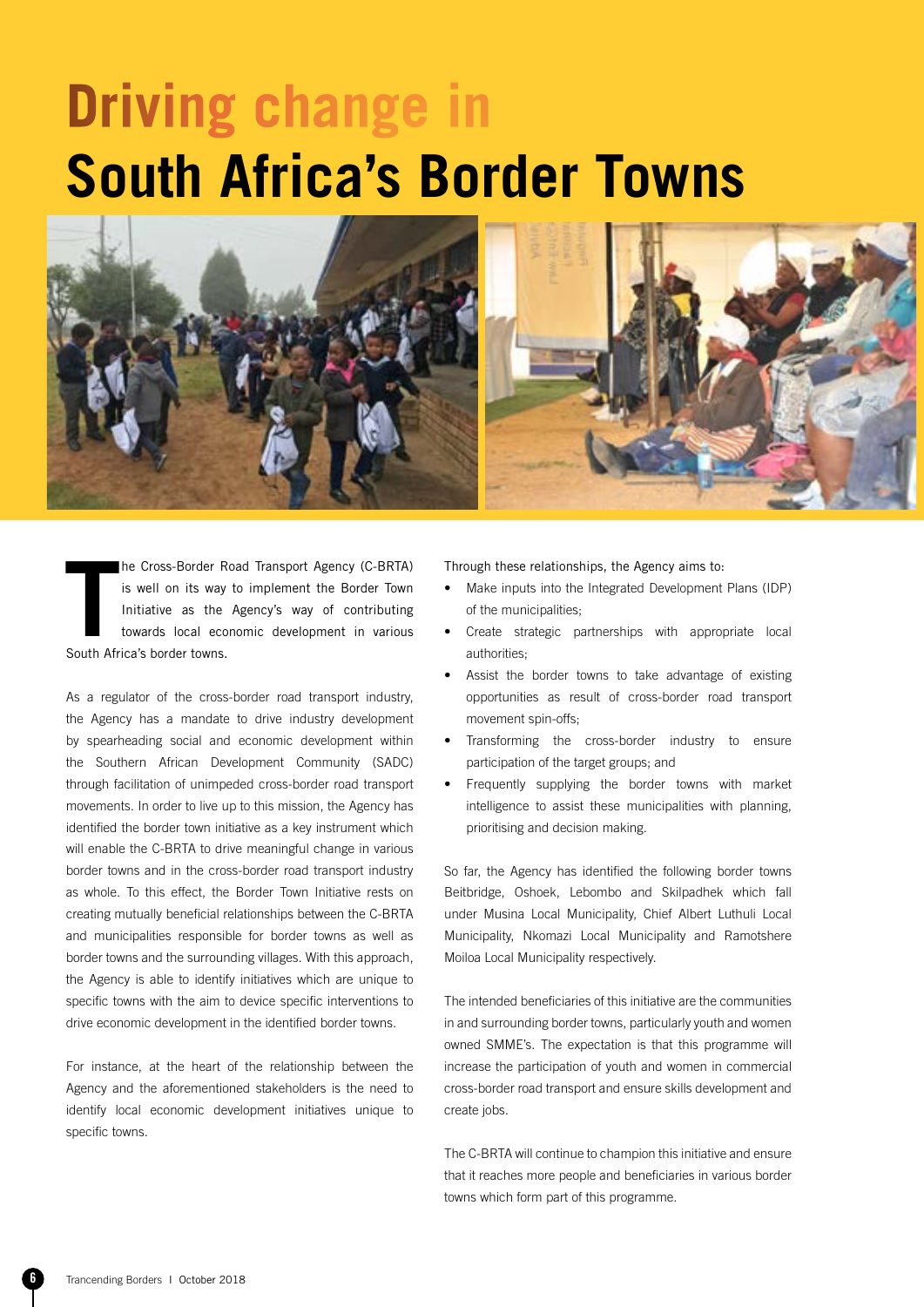## **Ministers** discuss **transportation efficiencies** in the region



**F**<br>Informat rom 24 to 28 September 2018, the Government of the Republic of Namibia hosted a joint meeting of Ministers responsible for Information and Communication Technologies (ICT), Public Information, Transport and Meteorology from the Southern African Development Community (SADC) mainland countries.

Ministers and their representatives from the SADC countries, except Madagascar and Seychelles, deliberated on several issues of importance to the region in relation to the four abovementioned sectors which fall under the Protocol on Transport, Communication and Meteorology.

The four-day SADC joint meeting also drew the participation of Senior Officials responsible for Transport, Meteorology and ICT from across the region. Furthermore, as part of this joint meeting, various issues relating to the protocol were deliberated on to identify challenges as well as to ensure progress regarding the work of the protocol in general.

This joint meeting of Ministers also presented an opportunity for the recently established Cross-Border Transport Regulators Forum (CBRT-RF) to present its strategy and action plan as a way of demonstrating the level of work that had gone into the operations of the forum since its launch in March 2018. Please refer to page 4 and 5 to learn more about the work of the forum.

The C-BRTA plays a central role in advancing the work of the forum through its flagship project, the Linking Africa Plan (LAP). This is a transport and trade master plan geared towards championing efficient transport and trade on the continent.

The recommendations of the Senior Officials meeting, which preceded the Ministers' meeting position the C-BRTA's Linking Africa Plan as a key pillars necessary to enhance the work of the CBRT-RF. This technically meant that the C-BRTA received an affirmation and validation around its work of spearheading the unimpeded flow of passengers and good in the region.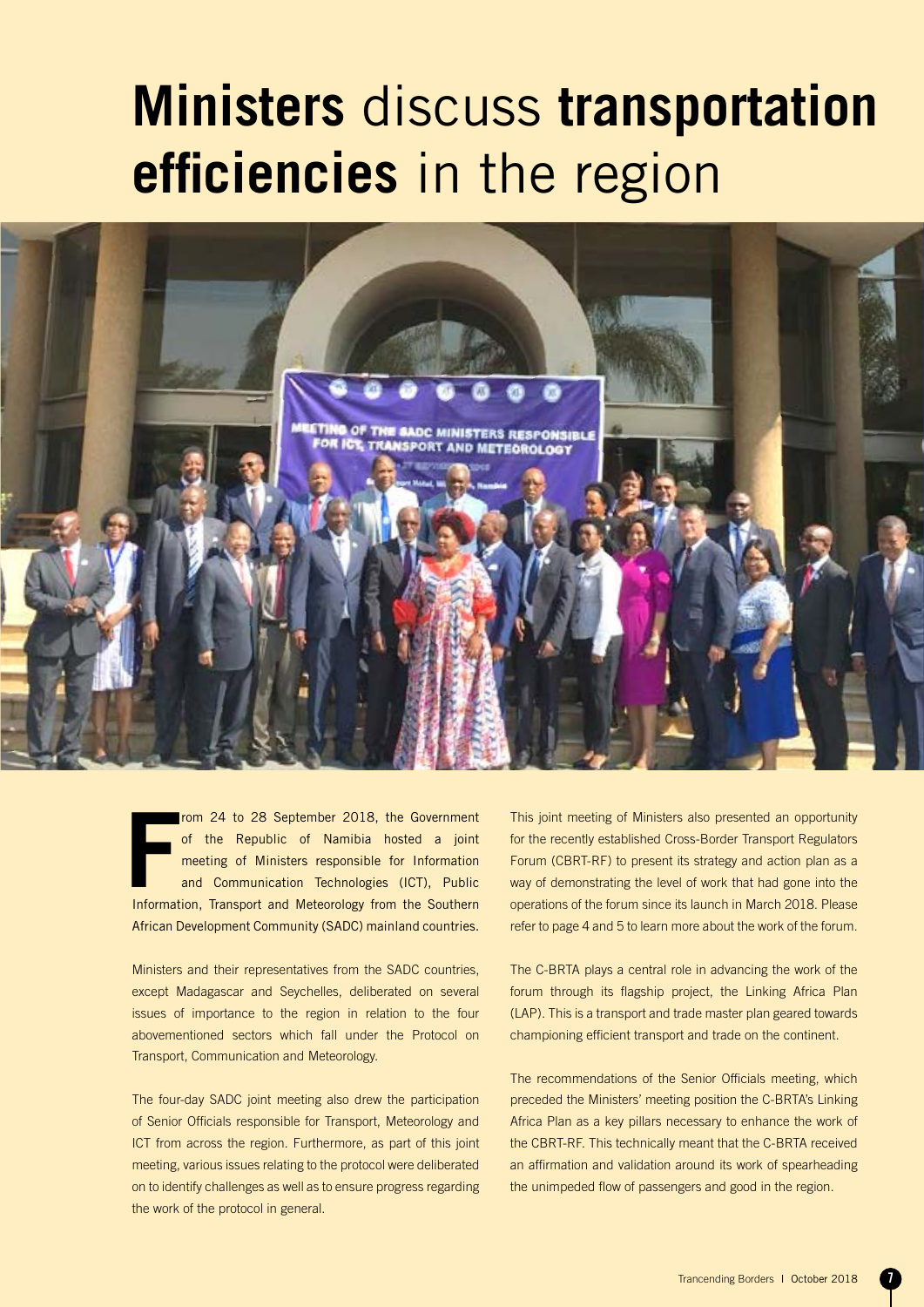### **South Africa, Zambia and Zimbabwe** host a trilateral meeting to **address issues affecting the transportation of passengers and goods** in SADC



**I** n an effort to live up to its mandate of championing the free-flowing inter-state operations, the cross border road transport Agency participates in various stakeholder engagement sessions. Among these are the bilateral, trilateral and multilateral meetings which the C-BRTA hosts with various countries that form part of the Southern African development Community (SADC). In June, a delegation representing the C-BRTA travelled to Zambia to participate in the trilateral meeting involving three countries, namely; South Africa, Zambia and Zimbabwe.

The purpose of such meetings is to afford all the concerned countries and other cross-border road transport industry stakeholders such as operators and officials from government, regulatory and law enforcement authorities the opportunity to table and discuss the myriad of issues which affect the industry. The issues discussed, for instance, include challenges faced by governments in the region as well as challenges faced by the cross-border road transport operators why ply their business in the affected countries.

These multilateral meetings are prescribed by the SADC Protocol on Transport, Communication and Meteorology which amongst others, encourages the harmonisation of laws as well as encouraging countries in the region to work in unison and adopt common approaches towards resolving issues that affect the transport industry.

Director of Transport from the Ministry of Transport and Communications in Zambia, Nicholas Chikwenya presented the Key note address on behalf of the Permanent Secretary of the Ministry of Transport and Communications in Zambia. As part of his address, he remarked that the main objective of the meeting was to create a common platform where government agencies, regulators and the private sector in the road

transport sector can meet to discuss issues of common interest pertaining to major encumbrances faced by the road transport operators along the north south corridor and to jointly come up with practical solutions that will provide a frills free, cost effective and efficient transport system for the transportation of goods and people.

It is precisely for this reason that the Government of South Africa, through the C-BRTA, participates in these meetings to foster unity among countries and to adopt a common approach to problems solving as well as to learn from each other by identifying best practices in different SADC countries.

Amongst the issues that were discussed at this trilateral meeting, was the issue of foreign trucks being pelted with stones and burnt. In his opening remarks, the CEO of the C-BRTA, Sipho Khumalo, who also co-chaired the meeting with representatives from Zimbabwe and Zambia, noted the recent attack and burning of trucks in South Africa and committed to working together to find solutions to put an end to such matters. "An attack on trucks was an attack on the economy and therefore the matter was being treated with high priority to avoid any future incidents. The meeting was informed that South Africa has also sent two Generals from the South African Police Services to the meeting to provide feedback and an update on the attacks and burning of trucks in South Africa, said Khumalo.

Similar meetings with other SADC countries take place regularly and the C-BRTA actively participates in them to make sure that it represents the government of South Africa and the operators to make sure that issues that affect the cross-border industry receive attention at these meetings. The C-BRTA will continue to give updates on the outcomes of these meetings to ensure that all interested parties are kept informed about matters that are discussed at these meetings.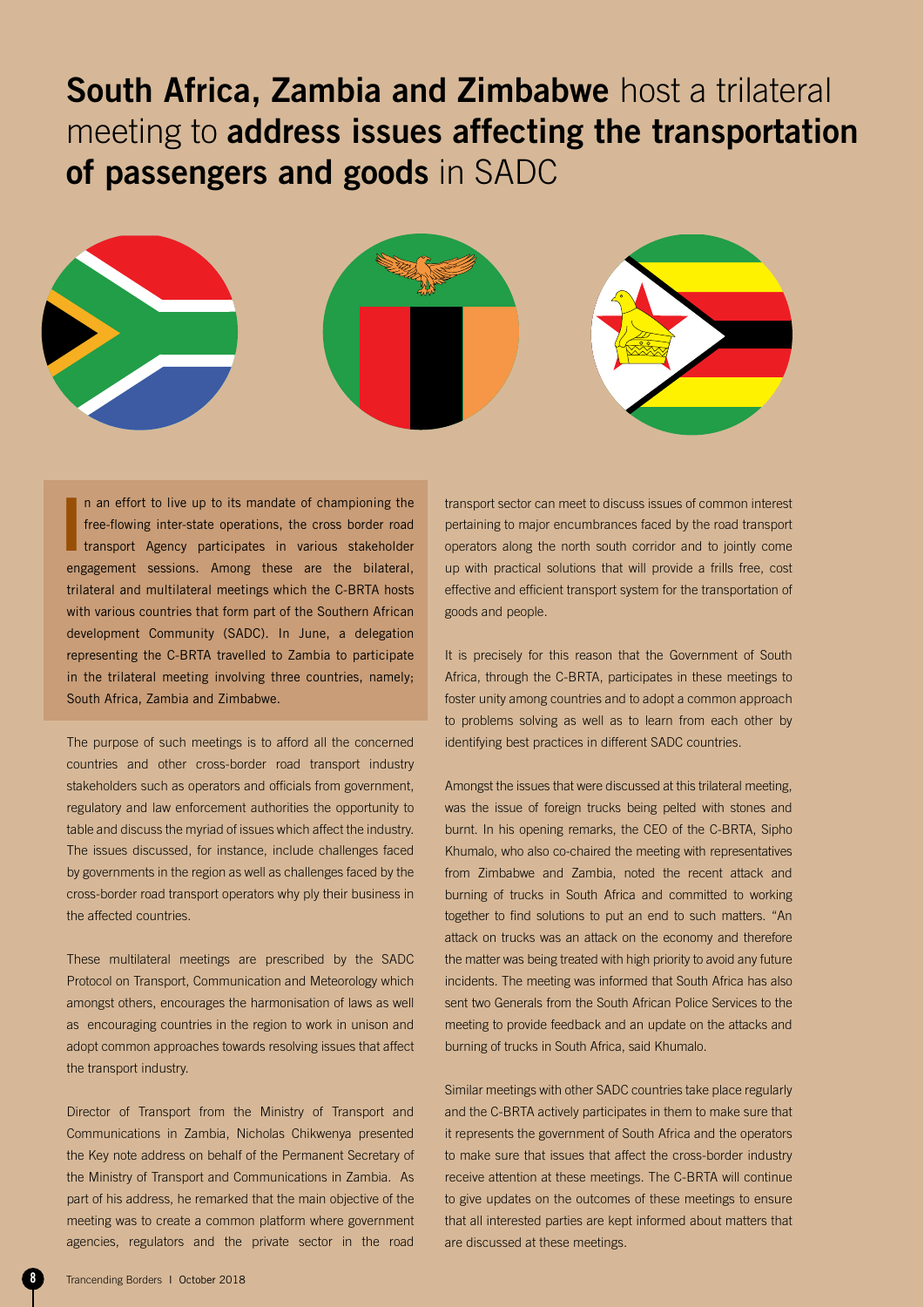### **C-BRTA embarks on a study visit** to the **UK to refine OCAS**

delegation representing the C-BRTA under the<br>leadership of the CEO, Sipho Khumalo recently<br>embarked on a study visit to the United Kingdom<br>(UK) to engage and consult various stakeholder on<br>how to further refine the Operato delegation representing the C-BRTA under the leadership of the CEO, Sipho Khumalo recently embarked on a study visit to the United Kingdom (UK) to engage and consult various stakeholder on Scheme (OCAS).

OCAS is an intelligent risk-based regulatory tool composed of systems, processes, procedures and standards that will be used for certifying & licensing cross-border operators. The development of the Scheme is a direct response to the Agency's legislative mandate to reduce operational constraints faced by cross-border road transport operators in the region, to enhance the unimpeded flow of cross-border road transport movements and to empower cross-border operators to maximise business opportunities.

The Scheme will be underpinned by introduction of market access criteria, auditing, operator registration, registration of responsible competent persons, operator profiling and certification for authorization of all commercial operations on public roads. It is envisaged that the Scheme will be implemented by regulatory authorities in South Africa and the rest of the SADC region towards addressing the aforementioned deficiencies in the regulatory framework and challenges faced by cross-border road transport operators.

The major aim of implementing the Operator Compliance Accreditation Scheme is therefore meant to transform the current regulatory processes, procedures, standards and practices from the current system of quantity to quality regulation. This in turn will improve operator compliance as well as the quality, efficiency, reliability and productivity of the cross-border transport system.

In order to enhance this system the C-BRTA has identified the need to conduct consultation sessions with the aim of obtaining support and guidance in the design phase of this scheme, thereby aligning OCAS with international standards in line with the United Nations' conventions and standards.

In order to achieve this, the Agency undertook a study this study visit to the United Kingdom to benchmark against similar systems which have already been developed in other parts of the world.

For instance, this benchmarking exercise provided the Agency with an opportunity to probe and understand the processes followed, challenged experienced and lessons learned in developing and operating similar systems such as the Fleet Operator Recognition Scheme (FORS). This scheme is defined as a voluntary accreditation scheme for fleet operators which aims to raise the level of quality within fleet operations, and to demonstrate which operators are achieving exemplary levels of best practice in safety, efficiency, and environmental protection in the United Kingdom.

As part of this benchmarking exercise, the C-BRTA delegation met with many stakeholders and organisations such as Transport for London, the Department of Transport and Freight Transport Association as well as other London based private sector organisations.

As part of the deliberations, the CEO of the C-BRTA addressed the stakeholders and said: "while we have a bustling international trade economy that continues to grow every day, commercial vehicle safety is our priority and it must be improved to lower the risk of collisions as freight travels domestically and across South Africa's borders. To ensure safe and easy passage, we need to improve our road freight infrastructure and robust commercial vehicle safety standards. Representing 17,000 members of the UK logistics sector, FTA is perfectly placed to advise us on how to develop these rules. We're committed to driving economic growth and prosperity. which will be borne out of safe, efficient trading partnerships, and our meeting with FTA has thrown up plenty of new ideas for us to adopt back home."

The stakeholders indicated that they were pleased to welcome the C-BRTA and the South African Department of Transport to the UK to share the wealth of knowledge and experience.

The Head of South of England and Urban Policy at the Freight Transport Association (FTA), Natalie Chapman said: "FTA has developed a worldwide reputation as the voice of the UK's logistics industry, which is at the heart of the nation's economic growth. International trade is booming in South Africa and the C-BRTA want to develop vehicle safety standards to improve its industry performance levels and lower the risk of collisions between commercial vehicle operators and other road users.

"We were delighted to meet C-BRTA to discuss the importance of commercial vehicle safety and share lessons learned. We advised on the development of a set of rules in partnership with on-the-ground operators to ensure the solutions will be welcomed by the industry and reflect the unique South African environment," said Chapman.

The C-BRTA will continue to work on improving OCAS to make it a world class regulatory tool with the aim of improving the flow of passengers and goods across Africa and ultimately contribute towards economic development in the continent.